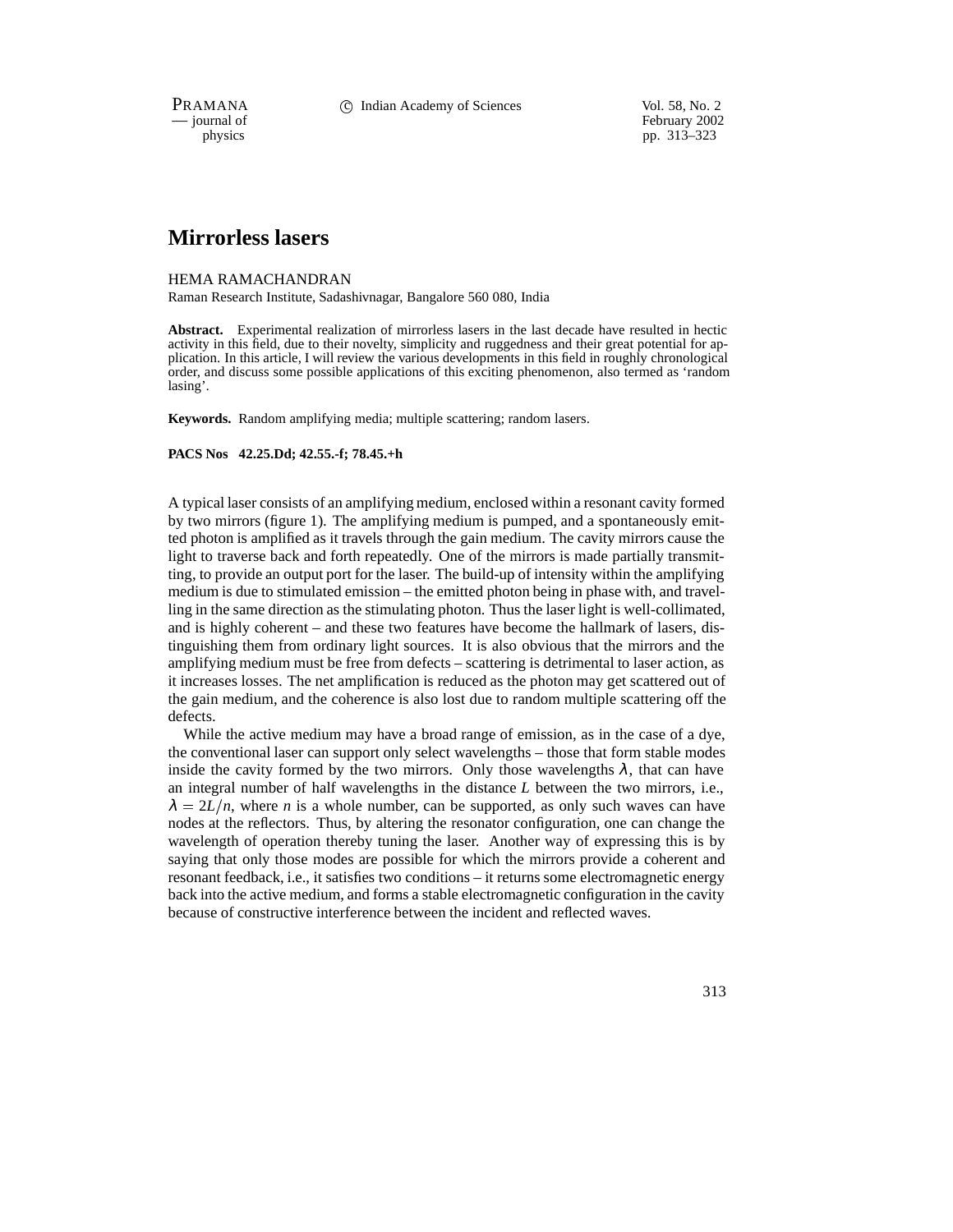

**Figure 1.** Schematic diagram of a conventional laser. An active medium is enclosed in a resonant cavity formed by two mirrors, one of which is partially transmitted to allow light to exit the system.

Thus, in a conventional laser, the cavity mirrors perform two tasks – reflecting the light back and forth into the gain medium so as to build up intensity and selecting the wavelength of operation. Considering the crucial role of mirrors in a laser, the phrase 'mirrorless lasers' seems to be a paradoxical one. However, in what follows, we will see how one can indeed have mirrorless lasers, and how these differ from conventional lasers.

To begin with, the first lasers [1] were observed nearly a century before the first optical laser was made on earth [2]. These were the stellar lasers discovered by Wolf and Rayet in 1867. Over the years, astronomers have found some extremely intense astronomical sources of light and radio waves. For example, in 1965, astronomers reported [3] radio frequency emission in the direction of certain regions of interstellar ionized hydrogen (HII regions). Subsequently, a number of HII regions with high intensity emissions at 1.35 cm wavelength were discovered [4]. These sources exhibit some peculiar features like anomalous line intensity ratio, i.e., the ratio of intensities of different spectral lines are different from those observed in laboratory sources. The lines are strongly polarized, and have a very small spectral width. Based on the emission profile and brightness, one can estimate the temperature of an object. The brightness temperature of some of the spectral lines of these sources is as high as  $10^{13}$ – $10^{17}$  K, whereas the Doppler width of these lines corresponds to kinetic temperatures of  $10-100$  K that are usual for neutral clouds of interstellar gas. It was then proposed that these anomalies were the result of coherent amplification of the radio emission of the star by the surrounding stellar medium, that was in a population inverted state [5–7]. This mechanism could yield amplifications as large as  $10^7$ . This is the 'cosmic laser amplifier', where light from the star is amplified in a single pass, by the surrounding medium. This mechanism, which does not require any feedback mechanism, is also known as amplified spontaneous emission (ASE).

While the cosmic laser amplifier seemed to account for the anomalies in these sources, soon, other more powerful laser outbursts were observed, the characteristics of which could not be explained within the framework of travelling wave amplifier as this cannot provide the requisite gain. A generator mechanism with non-resonant feedback was proposed by Weaver *et al* [8] and Letokhov [9]. It was suggested that the emission originates in the amplifying stellar medium, that is made of electron gas or microscopic dust, and is multiple scattered by these particles. The photons bounce back and forth due to random multiple scattering. This increases the path length in the gain medium, which in turn increases amplification. As the random multiple scattering causes the light to travel in much larger paths in the amplifying medium than it would have done otherwise, extremely high intensities can result. This is the 'cosmic laser', in which the scattering by the free electrons or by interstellar dust provides feedback. Unlike conventional lasers, where the feedback is resonant and coherent. It is, in general, not so in the cosmic laser.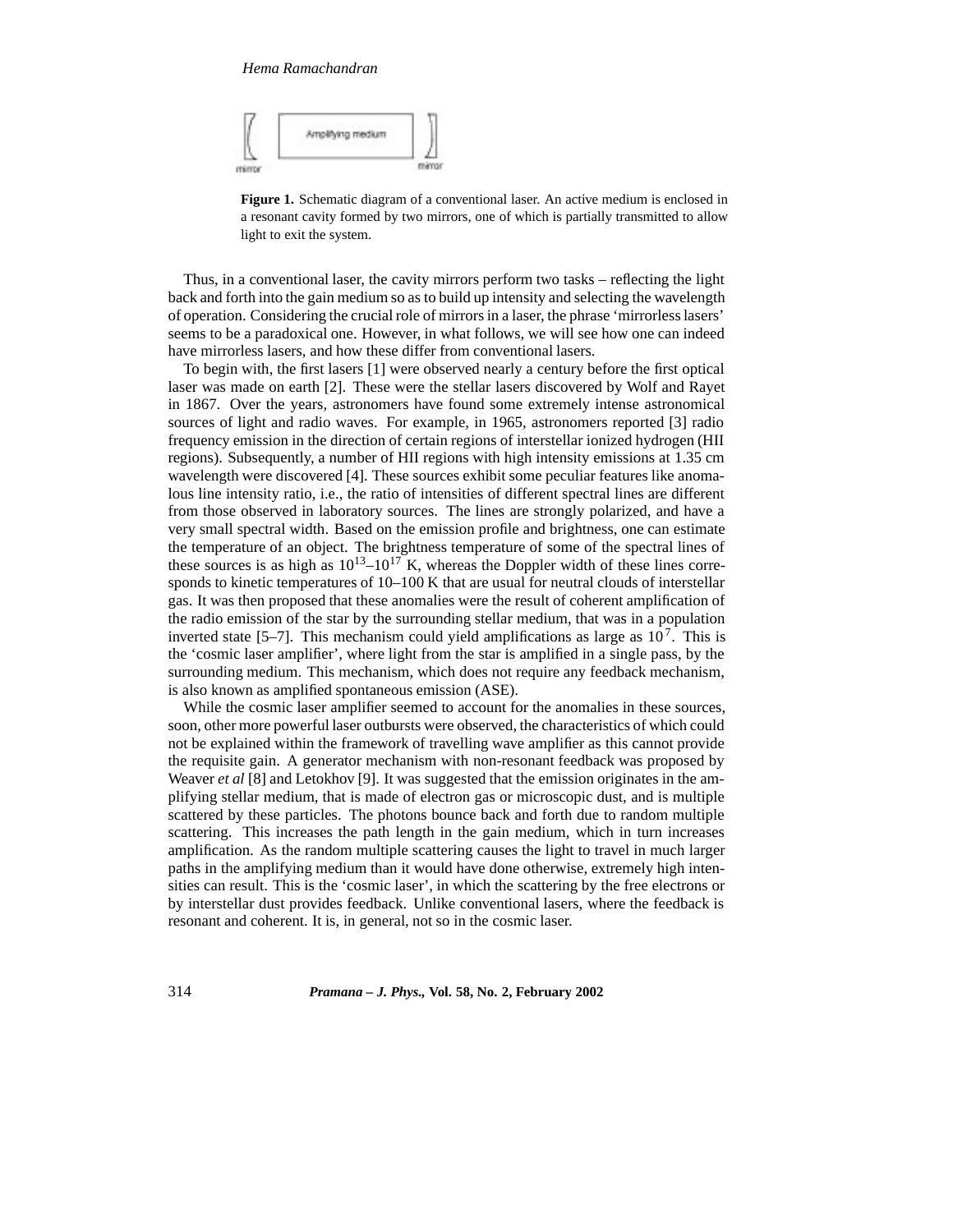

**Figure 2.** Layout of the first non-resonant feedback laser. Two ruby rods R1 and R2 provide amplification. The mirror, M, on the right is partially transmitting. The block, B, is either a volume or surface scatterer.

Such amplifier systems are now referred to as 'random laser' or 'mirrorless lasers'. Though initially hypothesised to explain superluminous stellar sources, lasers using nonresonant feedback were first demonstrated in the laboratory by Letokhov and coworkers [9,10]. In a conventional laser, if one of the cavity mirrors is made rough, the reflection will not be specular, but diffuse, and this was used in the first implementation of a random laser. The feedback into the gain medium is non-resonant and incoherent. In the absence of a well-defined cavity there is no resonant selection of wavelength. Figure 2 shows the schematic of such a laser. The active medium consists of two ruby crystals whose ends were cut at Brewster angle to prevent self-excitation. Instead of the two end mirrors of a conventional laser, the random laser had one partially reflecting mirror for providing an output port, and a surface or volume scatterer at the other end to provide non-resonant feedback. The volume scatterer was a suspension of chalk particles (about 20 microns diameter), in water and surface scatterer was a plate with a layer of spluttered MgO. In some cases particles of sulfur were suspended in water. This system was found to lase beyond a threshold.

The emission characteristics of these random lasers is quite different from those of conventional lasers. Due to the absence of a definite reflecting boundary, there are no discrete equi-spaced resonant modes. The interaction of various modes, and the large losses suffered by each mode resulted in a continuous emission spectrum for these devices. Consequently, the output frequency of the laser with scattering feedback is determined by the resonance frequency of the active medium rather than by the resonator as in the case of conventional lasers. Line narrowing is determined by the resonant properties of the active substance due to the fact that photons at the frequency that has maximum gain are amplified more than photons of other frequencies. It was found that the process of spectral narrowing was much slower in random lasers than in an ordinary laser with resonant feedback, and this limits the width of the spectrum in the pulsed mode operation. In cw operation, the width is limited by fluctuations the main sources of which are spontaneous emission and Brownian motion of the scatterers. The statistical properties of the laser with non-resonant feedback have been shown to be that of an extremely bright black body in a narrow range of spectrum [11]. The emission of such a laser has no spatial coherence, and no stable phase.

So far, mirrorless lasers in the laboratory had an amplifying medium, and external scatterers in the form of rough mirrors or colloidal suspensions. However, as in the stellar lasers, the scatterers can be in the amplifying medium itself. These are the 'powder lasers' [12–16], where amplifying microcrystals, often laser crystals that have been crushed and ground, constituted the random laser. These microcrystals, typically those with rare-earth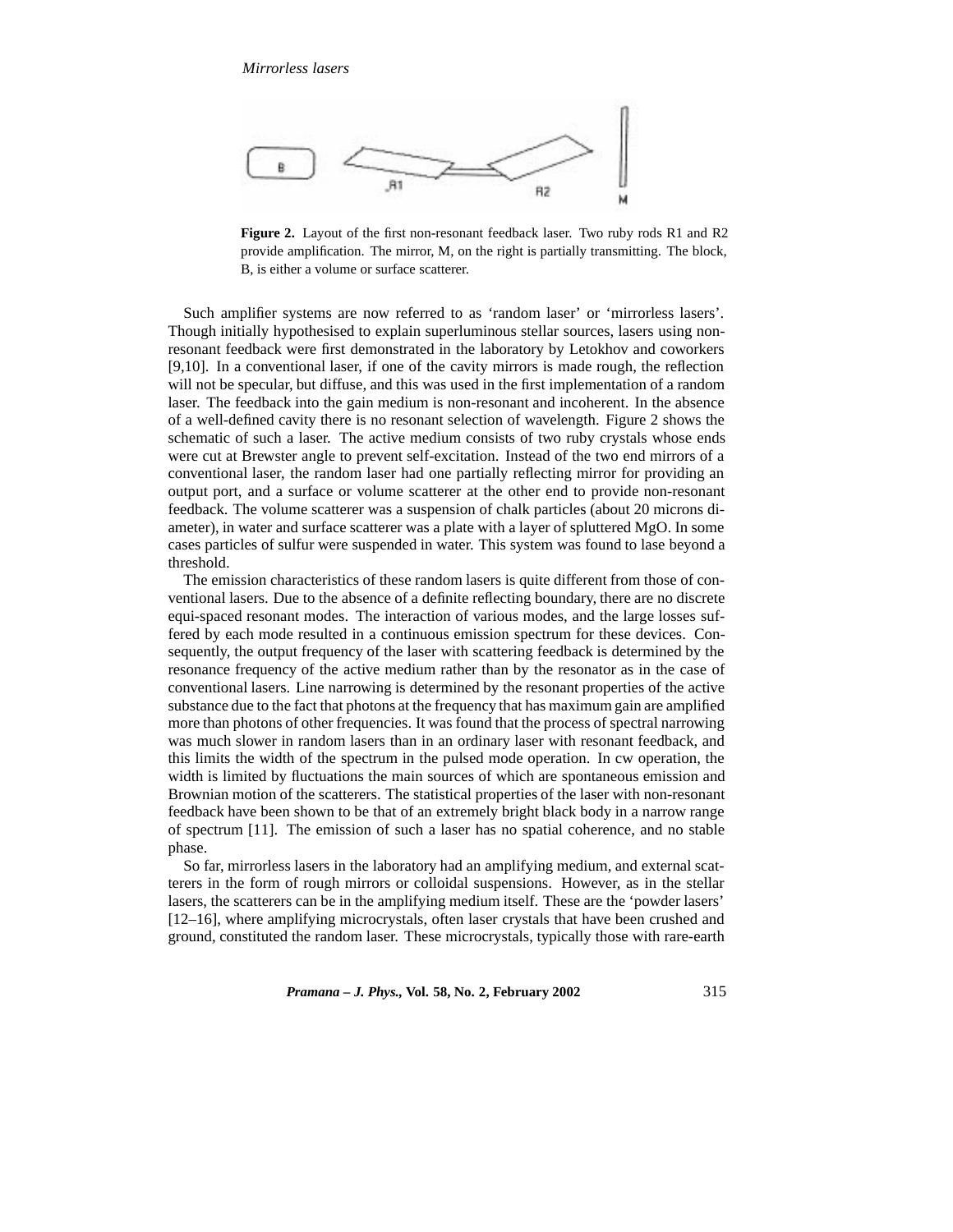inclusions, provided amplification, and also non-resonant feedback due to the random scatterings off the microcrystallite faces. This form of random lasers too were found to give rise to stimulated emission beyond a clear threshold. They too display the effects of strong narrowing of the emission spectra, increase in luminiscence intensity, showing that it is possible to construct quasimonochromatic bright sources of radiation using fine grained powder.

There has, however, been a spurt of activity in this field over the last few years, after Lawandy and coworkers found mirrorless lasing in colloidal suspensions in liquid dye [17]. The system, which consists of  $TiO<sub>2</sub>$  microspheres suspended in a solution of rhodamine 640 perchlorate, is extremely easy to prepare. The dye has a very broad emission spectrum (about 40 nm wide) in the orange-red and gives rise to ASE at high pump powers. On addition of scatterers to the dye, the emission is found to have spectral and temporal characteristics of a multimode laser oscillator. There appears a significant increase in the emission intensity, and emission intensity vs pump power exhibits an S-shape, typical of lasers. A sudden line-width collapse occurs at the threshold, and the emission narrows down to a few nanometers width, as is shown in figure 3. The threshold excitation for laser action is found to be surprisingly low. The pulsed emission have a duration of 4 ns below threshold, and it reduces to about 400 ps beyond threshold.

During the last decade, a large number of studies have been conducted on various dye– scatterer systems. It was found that the threshold for stimulated emission is dependent on concentration of both laser dye and scattering particles [18]. The lasing threshold could be reduced by more than two orders of magnitude as compared to pure dye, when the density of scatterers ranged from  $5 \times 10^9$ /cc to  $2.5 \times 10^{12}$ /cc. In one particular study, a thousand-fold increase in the peak emission intensity was observed upon addition of scatterers [19]. For a range of dye and scatterer concentrations, bi-modal emission, with competition between the modes was seen.



**Figure 3.** The emission spectrum of a  $TiO<sub>2</sub>$ –rhodamine system at three different pump powers. Curve *b* has been scaled up by a factor 10, while curve *c* has been scaled down by a factor of 20. Pump power for  $b <$  pump power for  $a <$  pump power for c (figure from ref. [17]).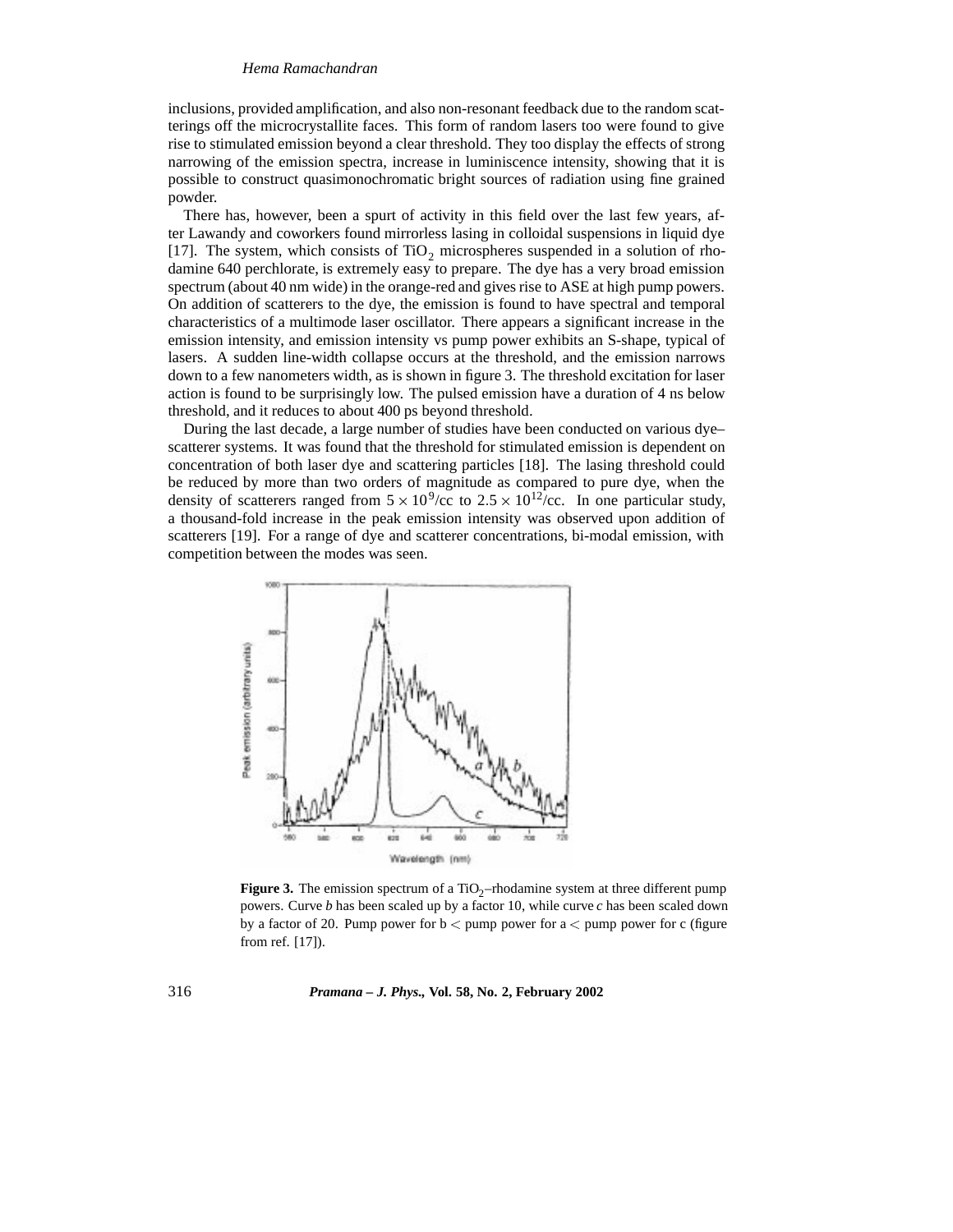

**Figure 4.** Diffusion propagation of light in a medium with random scatterers.

How does the lasing action occur? It is obvious that multiple scattering enhances the path length of a photon within the amplifying medium, which results in increased gain. The scattering of light by a particle is described by the Mie theory, where three regimes are considered – the weak scattering regime, the diffusion regime, and the localization regime. The three regimes may be quantified in terms of the transport mean-free path,  $l^*$ , and the system size, *L*. The transport mean-free path,  $l^*$ , defined as the average distance the photons travel before their direction of propagation is randomized, depends on the size and the number density of scatterers. As the name suggests, the weak scatterer regime occurs when there are very few scatterers and so  $l^* \gg L$ . The diffusion regime corresponds to the intermediate case where  $l^* \sim L$ , and the strong scattering regime,  $l^* \ll L$ . The lasing picture above represents the diffusion regime, where a photon now appears to diffuse through the gain medium. Though the path of the photon is rectilinear, due to the random change in direction off each scatterer, the net effect is one of diffusion-like propagation (figure 4). In the diffusion regime, the path length of photons in the gain medium is vastly increased and hence large amplifications are seen.

The above picture seemed quite satisfactory, till some researchers found lasing in very small samples, for example, in samples of about 30 microns in length, which was much smaller than the transport mean-free path of 200 microns [17]. In another experiment, Prasad and coworkers [19] made use of polystyrene microspheres which were smaller and had a lower refractive index in contrast with the surrounding medium as compared to other studies. Both factors served to increase  $l^*$  up to 3.5 cm in some cases. In addition, an aqueous solution of dye with much poorer efficiency was used. Yet, lasing action was observed even for samples of size 1 cm  $\times$  1 cm  $\times$  1 cm, where clearly  $L < l^*$ . In this low scattering limit, the effect of the scatterers is minimal, and no new effect is expected to arise. To explain the observed lasing, a simple probabilistic model was proposed according to which the very rare sub-mean free path scatterings are rendered important due to the gain of the system. Based on this hypothesis, an expression was derived [19] for lasing threshold in random lasers with distributed non-resonant feedback, and it was shown that for typical values of the parameters, threshold condition can indeed be met for  $L \ll l^*$ .

The other extreme case of  $l^* \ll L$ , i.e., the strong scattering regime too is very interesting. The photons are expected to be localized and to follow closed loop paths, due to recurrent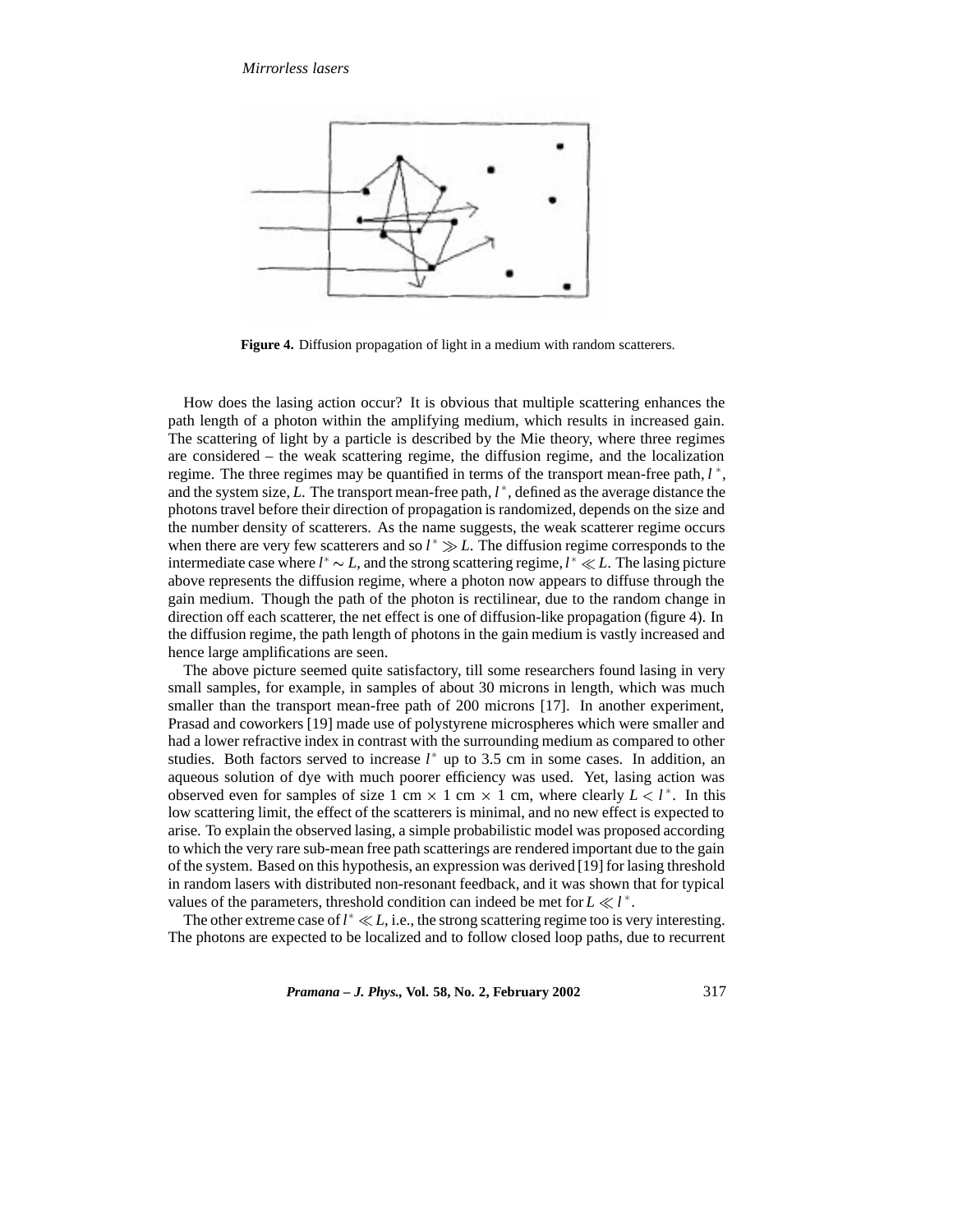multiple scattering, much like the electronic analog of Anderson localization. There is, however, one significant difference. Due to the bosonic nature of light, it can be coherently amplified. Kumar and Pradhan [20] showed that in the presence of gain in a disordered optical medium the Anderson localization enhances coherent amplification, i.e., the localization not only enhances amplification, it also maintains coherence due to the resonant closed loop paths. This should lead to a temporally coherent emission, albeit in a random direction. Examining a 1-d system, they conclude that the enhancement of emission does not arise merely due to an increase in sojourn time of the photon inside the gain medium, but there exists synergy between Anderson localization and coherent amplification.

After the first experimental report on the localization of light [21], a group from Illinois reported experimental observation [22] of lasing action from a scattering amplifying medium that was capable of localizing light. Not only is the emitted light of narrow spectral width (0.09 nm), it is also shown to have a large temporal coherence, which other random lasers do not have. The system consisted of micron-sized particles of disordered semiconductors like ZnO, and so has earned the name 'random microlaser'. A typical cluster of 1.7 microns contains roughly 20 000 ZnO nanocrystallites. Usual microlasers require expensive state-of-the-art crystal growth and microfabrication facilities. The random microlaser, in contrast, is extremely simple to prepare. Figure 5 shows the emission from random microlasers at different pump powers. Because of the strong scattering, it is suggested that the physical mechanism of optical confinement is based on Anderson localization.

Recently Joshi and Jayannavar [23] studied the statistics of transmission and reflection from a random medium with stochastic amplification as opposed to coherent amplification. Their model for amplification, in the framework of time-independent wave equations gives qualitatively different results for statistics of super reflection in the strong amplification regime. A closer examination of the experimental data would help distinguish between coherent and stochastic amplification.

There has also been some effort in trying to explain the characteristics of emission and to predict *a priori* the emission profile of random lasers. Balachandran and coworkers [24] have developed a model based on transient two-level laser equations and includes detailed spectral properties of dye gain system. With this they could simulate threshold behavior for lasing action, when feedback was provided by scatterers. They have shown from their simulation that ASE is inadequate to describe the observed threshold behavior in these systems as they do not provide sufficient gain-length products.

Recently Monte-Carlo simulations have been used to derive the emission profile of random lasers. The authors show that the peak emission wavelength is determined by the absorption and emission profiles of the dye. Given the dye-scatterer system, they predict the spectral characteristics of random lasers, including bimodal emission and the competition between modes [25].

Now we turn to the possibility of applications of mirrorless lasing. Due to the simplicity and ruggedness of these systems, they are likely to replace conventional lasers where coherence and linewidth are not important, i.e., where it is merely necessary to have a high intensity source. The disadvantage in these systems at present is that they need a pump laser to excite the emission. With the development of mirrorless lasers with flashlamp or other simpler form of pumping, the use of random lasers will become more prevalent.

One of the earliest applications envisaged is 'photonic textiles'. For several years, polymer materials have been used as hosts for dye lasers [26,27]. This provides the tunability of dye lasers with the practical convenience of solid-state lasers. Balachandran and coworkers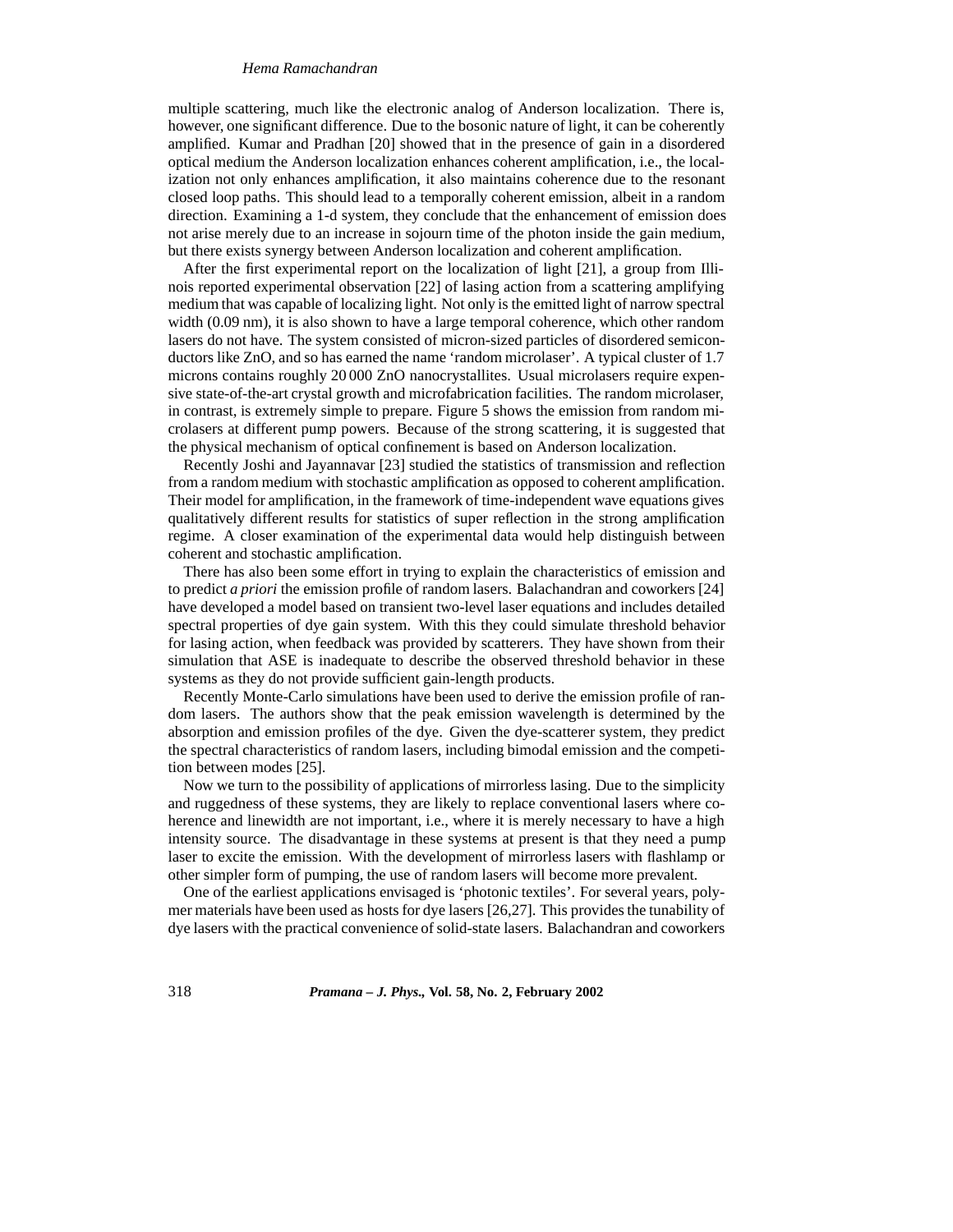

**Figure 5.** (**a**), (**c**) and (**e**) are the spectra of emission from a ZnO cluster about 1.7 micron across at pump pulse energies of 0.26 nJ, 0.35 nJ and 0.50 nJ respectively. (**b**), (**d**) and (**f**) are the corresponding spatial distributions of emission intensity from the cluster (figure from ref. [22]).

[28] have shown an interesting application of mirrorless lasing. They have tumble-coated laser dyes like pyromethene 567, rhodamine 590 chloride, rhodamine 640 perchlorate and scatterers like  $TiO<sub>2</sub>$  onto textile resins like nylon-6, polyester, PET, Kevlar, Nomex and drawn them into fibres. Fibres which had no scatterers on them showed morphological resonances in their emission due to their cylindrical shape (figure 6). On the addition of scatterers, the morphological dependent resonance disappeared, and the emission spectrum consisted of a single narrow peak. A pair of twisted fibres containing different dyes gave an emission of two distinct peaks, separated in wavelength (figure 7). This then gives the possibility of incorporating codes into the weave of textiles, by using fibres with different dyes and scatterers. These codes may be remotely read out by exciting emission in these coded random lasers. A possible military application is to have a small area in a person's dress with a coded textile that may be excited with a weak laser or flashlamp from a distance, and read out the code and identify the person as a friend or a foe. A somewhat similar, but civilian application is remote bar-code reading. It is estimated that 100 wavelengths can be coded into the usable range of a typical silicon detector array. A code with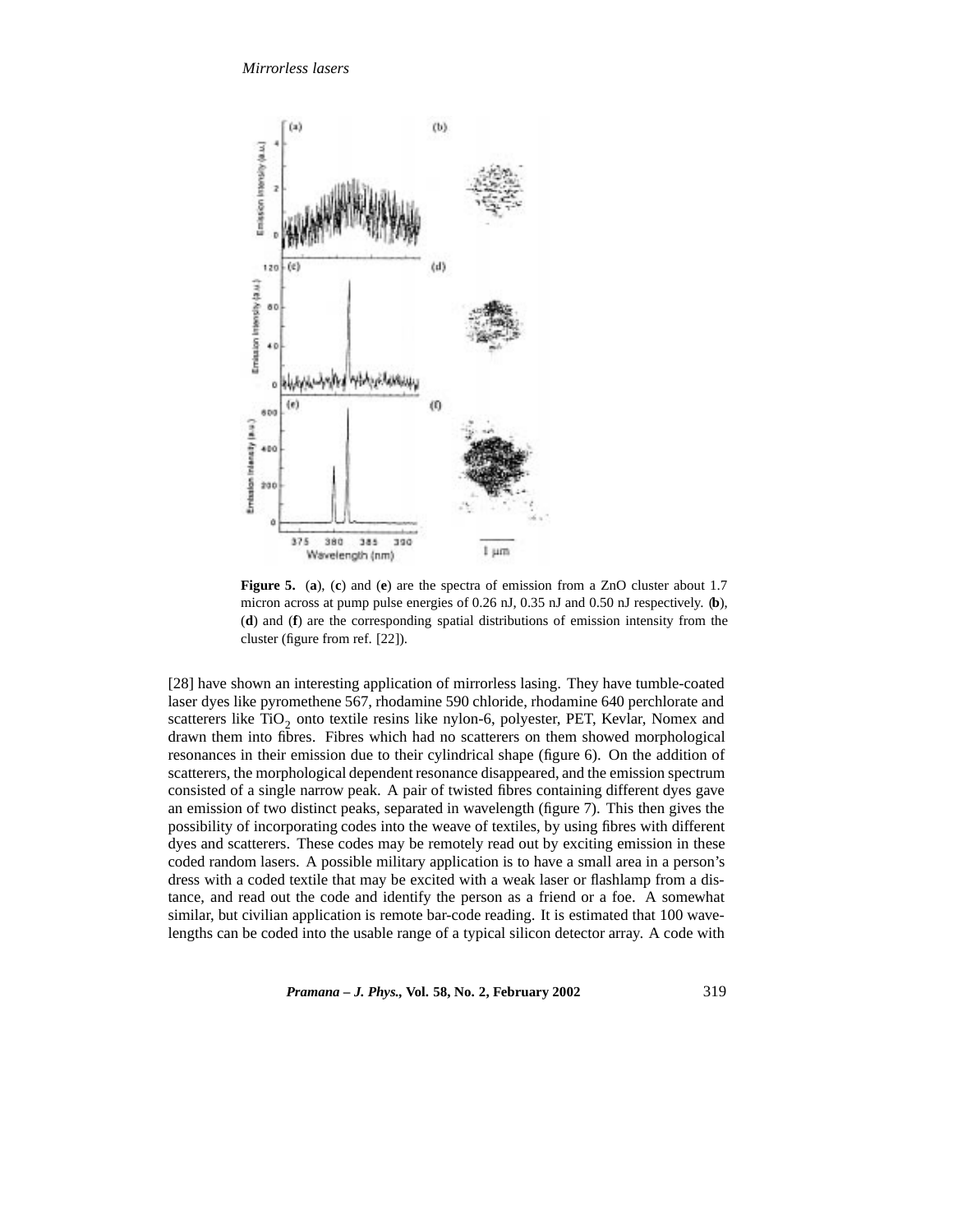

**Figure 6.** Emission from nylon-6 fibers containing rhodamine 640 perchlorate dye, with and without scatterers. The spikes seen in the pure dye case are modes due to morphological resonance (from ref. [28]).



**Figure 7.** Emission from a braided pair of nylon fibers, one with pyromethene dye and the other rhodamine. Both contain  $TiO<sub>2</sub>$  scatterers (from ref. [28]).

*N* possible entries can produce  $2^N - 1$  unique signatures, which for  $N = 100$ , is about  $10^{30}$ . Proof-of-principle experiments demonstrating validity of concept, and ranging field tests were carried out at Goddard Space Flight Centre, USA.

Another suggestion is that dresses of persons undertaking perilious missions like deep sea diving, may be made of photonic textile, so that in an emergency, they may be easily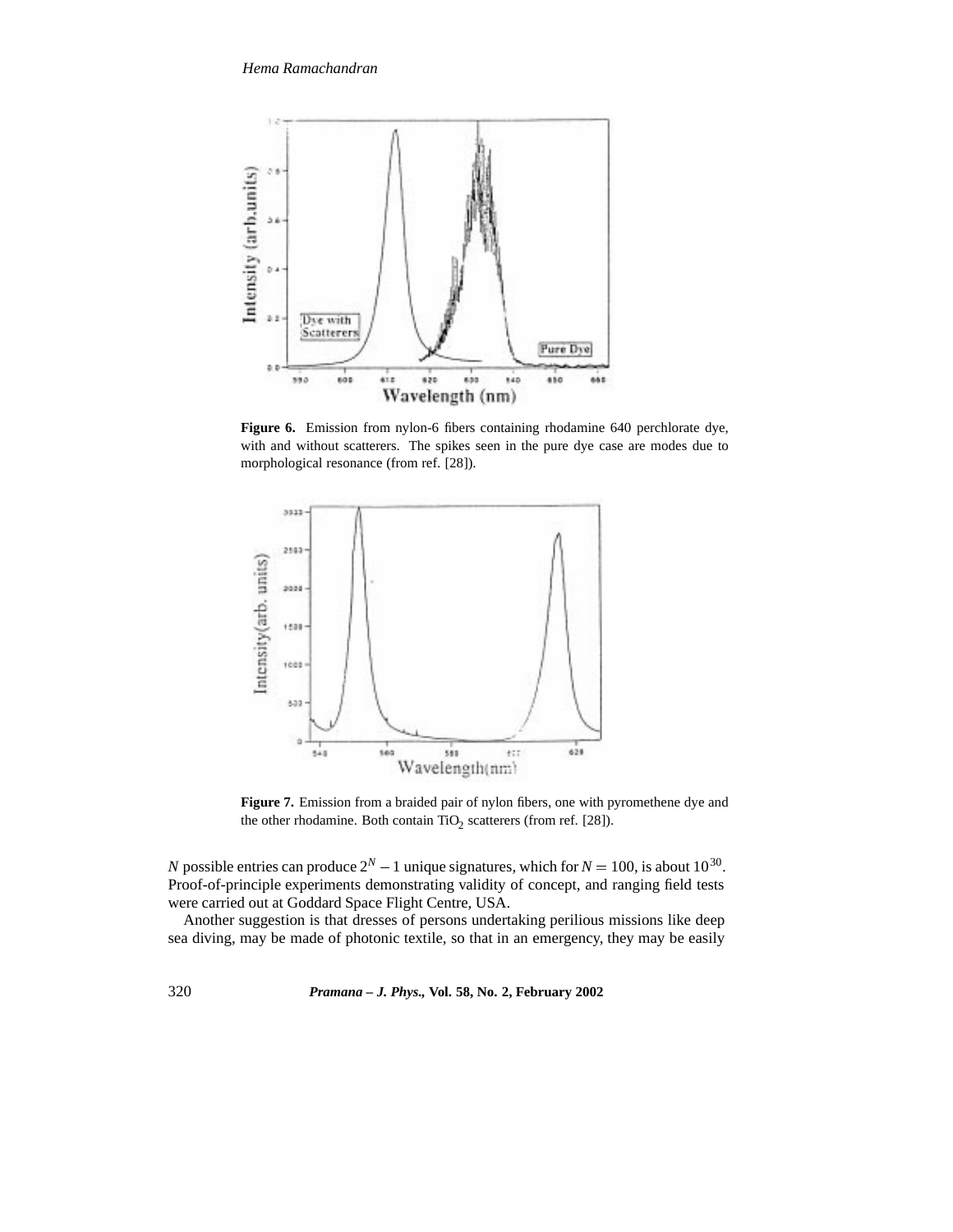# *Mirrorless lasers*

located by virtue of the strong emission from their clothing. Yet another suggestion is to have flat panel displays in television and computer monitors, made up of random lasers.

It has also been shown [29] that photonic layers of polymers can be made, and that successive layers be radiatively coupled. Figure 8 shows the schematic view, where layers A and B (typically monomethylmethacrylate sheet, 1 mm in thickness), have different dyes and scatterers dispersed in them and polymerized. The emission of the top layer pumps the lower layer. Layer A is transparent to the emission of layer B. In such a system, if viewed from the top, the emission spectrum will be a combination of emissions of each individual layer, as is seen in figure 9. Thus, by multiple stacking of layers, it is possible to incorporate wavelength domain codes. These codes can be implemented



Figure 8. The polymer sheets A and B both contain TiO<sub>2</sub> scatterers, but different dyes. Sheet A is pumped with an external laser at 532 nm, while its emission pumps sheet B. The emission of both sheets can be viewed using the fiber bundle at the top (from ref. [29]).



**Figure 9.** Laser emission from a three-layer stack (from ref. [29]).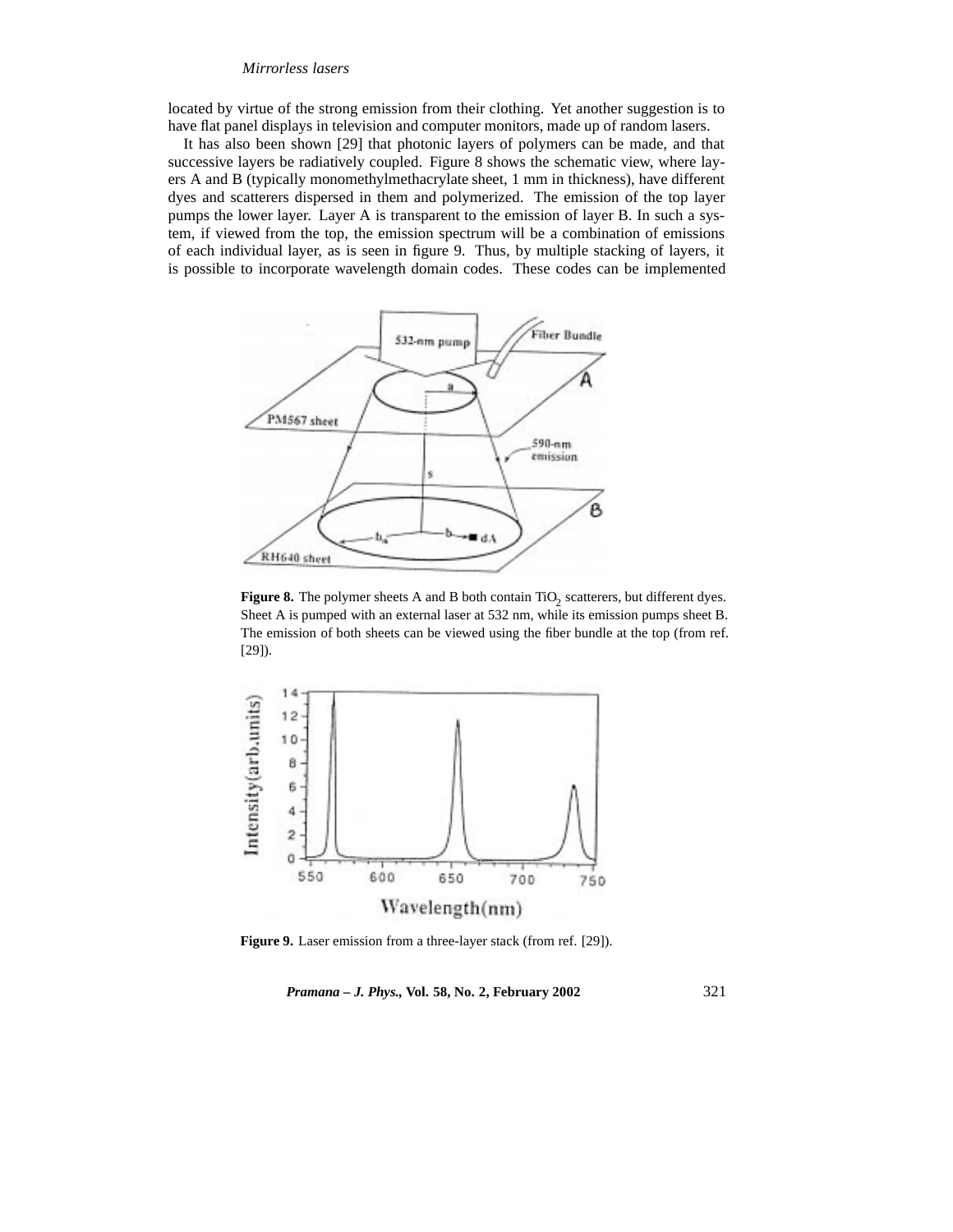by the use of polymeric sheets of liquid-base paint coatings to yield multilayer stacks on a rigid structure. The lower layers are invisible, but can be read out by a single excitation laser. Using a two-layer structure with 16 stripes, one can generate roughly  $4 \times 10^9$ photonic codes that permit unique signatures. Such codes find applications in a variety of fields like anti-counterfeiting, long range identification of military friend or foe, hazardous materials marking, search and rescue applications, etc.

Another application of mirrorless lasers is in making 'optical diodes', an optical analog of the ubiquitous diode in electronics. A diode permits the flow of current in one direction, and prohibits it in the other. It has recently been shown [30] that a capillary with dye with graded gain permits the transmission of light of certain wavelengths in one direction, and not in the other. The addition of scatterers into the dye helps tailor the pass band of wavelengths. Thus, graded gain mirrorless lasers can provide directional transmission of light.

To summarize, mirrorless lasers that were proposed to explain some astrophysical phenomena, have now been realized in the laboratory, and even on micrometer scale. These devices, based on weak or strong localization of light, provide very simple means of obtaining high intensity light sources. Numerous applications have been proposed and its practical use appears only to be limited by our imagination.

#### **References**

- [1] While historically, amplified light sources have been categorized as lasers or masers, depending on whether they emit in the visible or the microwave region of the electromagnetic spectrum, in this article we do not make this distinction.
- [2] http://home.achilles.net/ $\sim$ talbot/amateur/WolfRayet.html
- [3] H Weaver *et al*, *Nature* **208**, 29 (1965)
- [4] M Cheung *et al*, *Nature* **221**, 626 (1969)
- [5] S Weinreb *et al*, *Nature* **208**, 440 (1965)
- [6] R X McGee *et al*, *Nature* **208**, 1193 (1965)
- [7] A H Barrett and A E E Rogers, *Nature* **210**, 188 (1966)
- [8] H Weaver *et al*, *Nature* **208**, 29 (1965)
- [9] R V Ambartsumyan, N G Basov, P G Kryukov and V S Letokhov, *JETP Lett.* **(3)261**, 167 (1966)
- [10] R V Ambartsumyan, N G Basov, N G Basov, P G Kryukov and V S Letokhov, *IEEE J. Quantum Electronics* **2**, 442 (1966)
- [11] R V Ambartzumian, N G Kryukov, V S Letokhov and Yu A Matveets, *JETP Lett.* **5**, 312 (1967); *JETP* **26**, 1109 (1967)
- [12] G Varsanyi, *Appl. Phys. Lett.* **19**, 169 (1971)
- [13] V S Letokhov, *JETP* **26**, 835 (1968)
- [14] V N Markushev, V F Zolin and Ch M Briskina, *Sov. J. Quantum Electronics* **16**, 281 (1986)
- [15] R L Fork and D W Taylor, *Phys. Rev.* **B19**, 3365
- [16] C Gouedard, D Hussonand, C Sauteret, F Auzel and A Migus, *J. Opt. Soc. Am.* **B10**, 2358 (1993)
- [17] N M Lawandy, R M Balachandran, A S L Gomes and E Sauvain, *Nature* **368**, 436 (1994)
- [18] W L Sha, C H Liu and R R Alfano, *Opt. Lett.* **19**, 1922 (1994)
- [19] B R Prasad, Hema Ramachandran, A K Sood, C K Subramaniam and N Kumar, *Appl. Opt.* **36**, 7718 (1997)
- [20] N Kumar and P Pradhan, *Phys. Rev.* **B50**, 9644 (1994)